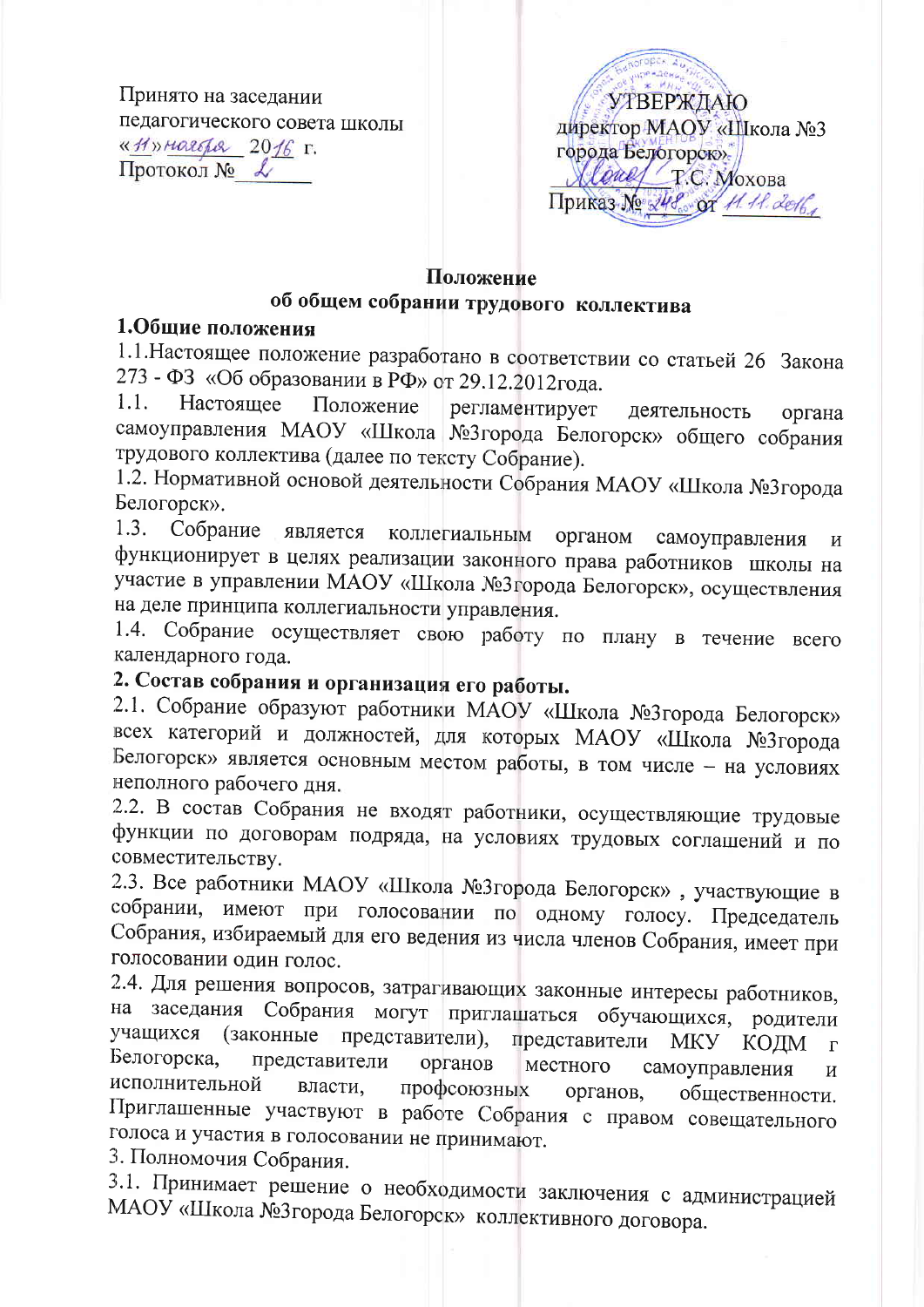3.3. Принимает текст коллективного договора, вносит изменения  $\mathbf{M}$ дополнения в коллективный договор.

3.4. Принимает правила внутреннего трудового распорядка Школы.

3.5. Определяет тайным голосованием представительный орган для переговоров с работодателем по вопросам заключения коллективного договора, внесения изменений и дополнений в него.

3.6. Вносит предложения директору МАОУ «Школа №3города Белогорск» о внесении изменений в коллективный договор.

3.7. Определяет меры, способствующие более эффективной работе школы, вырабатывает и вносит предложения директору по вопросам улучшения функционирования **MAOY** «Школа №3города Белогорск». совершенствования трудовых отношений.

3.8. Вносит предложения для включения в программу развития.

3.9. Осуществляет контроль за выполнением решений органов Собрания, информирует коллектив об их выполнении, реализует замечания  $\overline{M}$ предложения работников по совершенствованию деятельности школы.

3.10. Создает при необходимости временные и постоянные комиссии по различным направлениям работы и устанавливает их полномочия по согласованию с директором школы.

3.11. Осуществляет общественный контроль за работой администрации школы по охране здоровья работников, созданию безопасных условий труда.

3.12. Принимает решения по вопросам производственного и социального развития школы, другим важным вопросам ее деятельности, не отнесенным к компетенции директора школы, других органов управления (самоуправления).

3.13. Полномочия Собрания относятся к его исключительной компетенции и не могут быть делегированы другим органам управления.

4. Регламент работы Собрания.

4.1. Работа Собрания ведется не более 2 часов.

4.2. Повестка работы принимается решением Собрания.

4.3. Собрания проводятся по мере необходимости.

4.4. Инициатором созыва внеочередного Общего собрания может бытьМКУ КОДМ г Белогорска, директор МАОУ «Школа №3города Белогорск», первичная профсоюзная организация или не менее одной трети работников ШКОЛЫ.

4.5. При рассмотрении повестки Собрания работниками, участвующими в его работе, в повестку могут быть внесены изменения и дополнения. Изменения и дополнения вносят решением Собрания.

4.6. Собрание правомочно принимать решения при наличии на заседании более половины работников, для которых школа является основным местом работы.

4.7. Решения Собрания принимаются открытым голосованием, при этом решение считается принятым, если за него проголосовало не менее половины работников, присутствующих на Собрании.